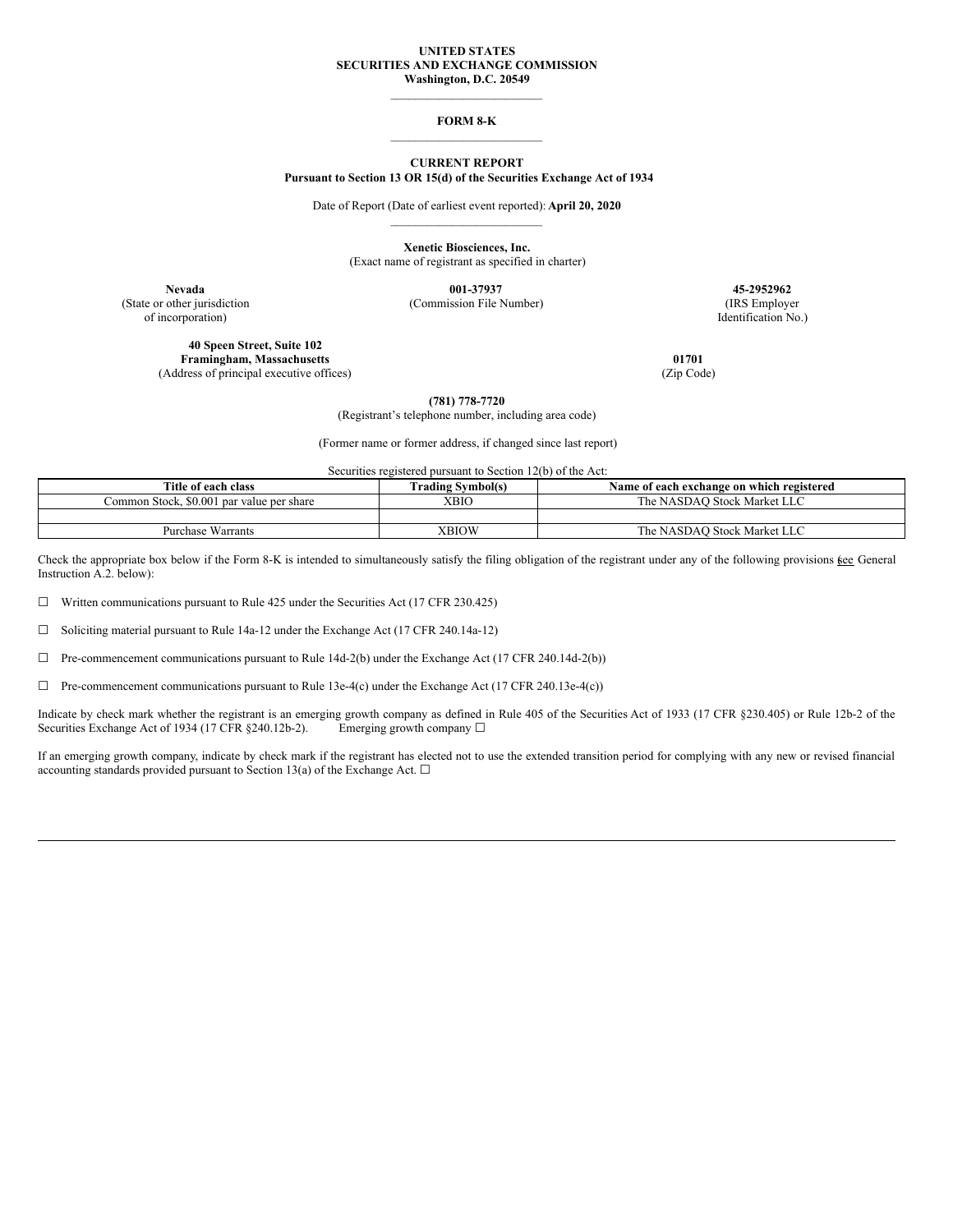#### Item 3.01. Notice of Delisting or Failure to Satisfy a Continued Listing Rule or Standard; Transfer of Listing.

On April 20, 2020, Xenetic Biosciences, Inc. (the "Company") received a written notification (the "Notice") from the Listing Qualifications Department of the NASDAQ Stock Market LLC ("Nasdaq") notifying the Company that the closing bid price for its common stock had been below \$1.00 for 30 consecutive business days and that the Company therefore is not in compliance with the minimum bid price requirement for continued inclusion on The Nasdaq Capital Market under Nasdaq Listing Rule 5550(a)(2) (the "Bid Price Requirement"). The Notice has no immediate effect on the listing of the Company's common stock on the Nasdaq Capital Market.

Under the Nasdaq Listing Rules, the Company has a period of 180 calendar days from the date of the Notice to regain compliance with the Bid Price Requirement. However, due to recent market conditions, on April 17, 2020, Nasdaq tolled the compliance periods for the Bid Price Requirement through June 30, 2020. As a result, the compliance period for the Bid Price Requirement will be reinstated on July 1, 2020 (the "Reinstatement Date"). Accordingly, the Company has 180 calendar days from the Reinstatement Date, or until December 28, 2020 (the "Compliance Date"), to regain compliance with the Bid Price Requirement. To regain compliance, the closing bid price of the Company's common stock must be at least \$1.00 for a minimum of ten consecutive business days prior to the Compliance Date. In the event the Company does not regain compliance by the Compliance Date, the Company may be eligible for an additional 180 calendar day compliance period. To qualify for this second compliance period, the Company will be required to meet the continued listing requirement for market value of publicly held shares and all other initial listing standards for The Nasdaq Capital Market, with the exception of the Bid Price Requirement, and will need to provide written notice of its intention to cure the deficiency during the second compliance period, by effecting a reverse stock split, if necessary.

The Company intends to monitor the closing bid price of its common stock and may, if appropriate, consider available options to regain compliance with the Bid Price Requirement. However, there can be no assurance that the Company will be able to regain compliance with the Bid Price Requirement, or will otherwise be in compliance with other Nasdaq Listing Rules.

# **FORWARD-LOOKING STATEMENTS**

This Form 8-K, contains forward-looking statements for purposes of the safe harbor provisions of the Private Securities Litigation Reform Act of 1995. All statements contained in this Form 8-K, other than statements of historical facts may constitute forward-looking statements within the meaning of the federal securities laws. These statements can be identified by words such as "expects," "plans," "projects," "will," "may," "anticipates," "believes," "should," "intends," "estimates," and other words of similar meaning. Any forward-looking statements contained herein are based on current expectations, and are subject to a number of risks and uncertainties. Many factors could cause our actual activities or results to differ materially from the activities and results anticipated in forward-looking statements. These risks and uncertainties include those described in the "Risk Factors" section of the Company's Annual Report on Form 10-K for the fiscal year ended December 31, 2019 filed with the Securities and Exchange Commission (the "SEC") on March 26, 2020, and subsequent reports that the Company may file with the SEC. In addition, forward-looking statements may also be adversely affected by general market factors, competitive product development, product availability, federal and state regulations and legislation, the regulatory process for new product candidates and indications, manufacturing issues that may arise, patent positions and litigation, among other factors. The forward-looking statements contained in this Form 8-K, speak only as of the date the statements were made, and the Company does not undertake any obligation to update forward-looking statements, except as required by law.